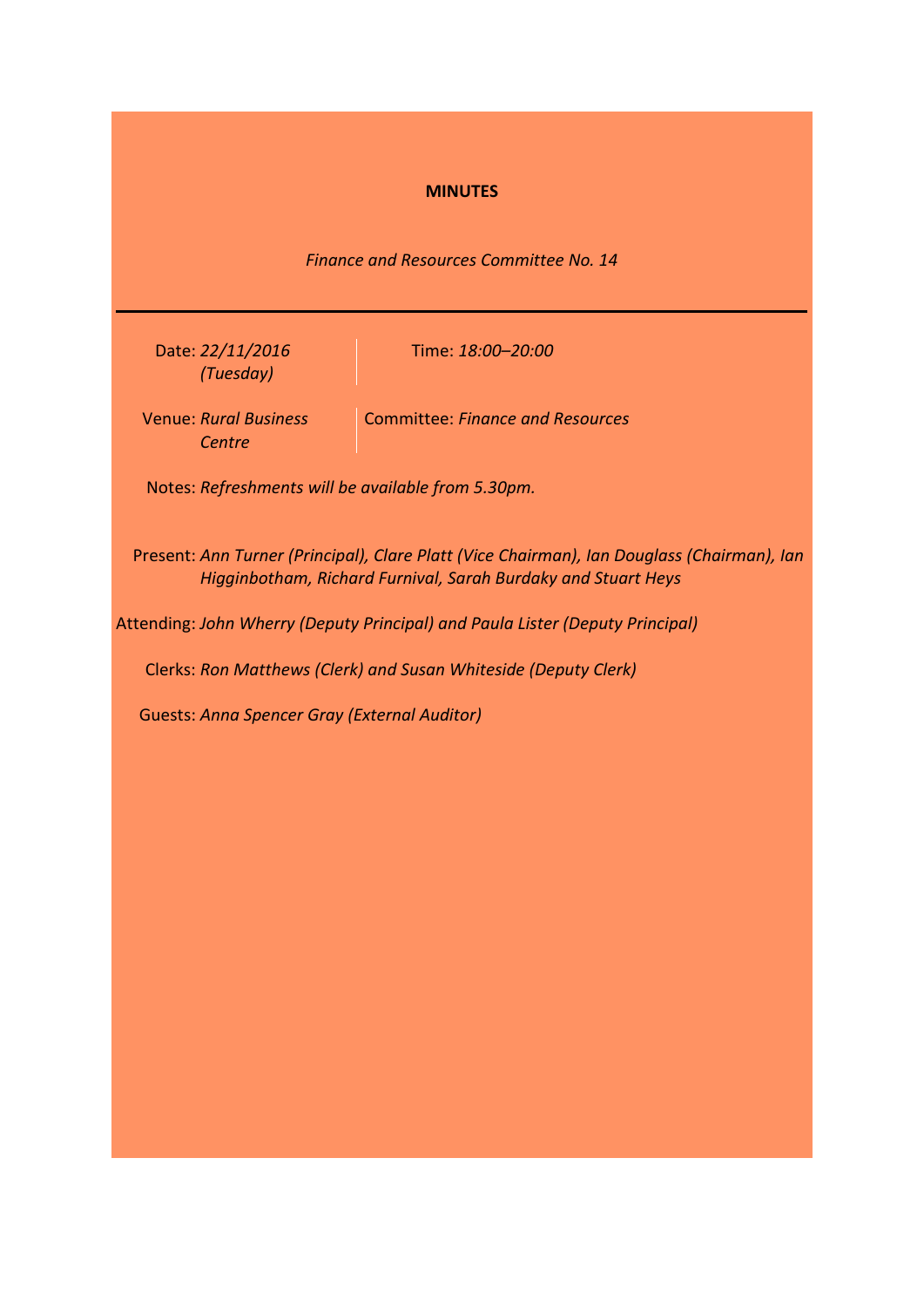## *Public* Minutes

Item number: (and category) Item description:

### **94.16** *Decision Attendance of College Management Staff and External Auditors*

Section 8.2 of the current Constitution and Terms of Reference for the Finance & Resources Committee states:

*College management and / or consultants may attend meetings by invitation in an advisory capacity.*

# **Resolved:**

# **That College Management Staff and a representative of the External Auditors attend the meeting.**

#### **95.16** *Apologies for Absence*

*Record*

All members of the Committee were in attendance at the meeting.

#### **96.16** *Public Minutes of the Previous Meeting*

*Decision*

The public minutes of the Finance & Resources Committee meetings held on 6 and 27 September 2016 (published on the extranet) were signed and agreed as true and correct records of the meeting.

#### **97.16** *Declarations of Interest*

*Record*

There were no declarations of interest made in respect of items on the public agenda.

#### **98.16** *Strategic Plan Report*

## *Decision*

Members gave consideration to the Strategic Plan Report for the Finance & Resources Committee and asked questions of Management:

# **We will continue to build and enhance our brand and reputation for excellence within the landbased & Sports sectors**

FE recruitment targets had been met so protecting the next year's income stream as funding was lagged. Exceeding numbers would not lead to increased income in year. The final count would be submitted by 30 November 2016 and with some numbers still to come in from subcontracted provision there was opportunity to receive an increased allocation for 2017 / 2018.

HE recruitment had not met target.

Apprenticeship recruitment was as planned to date.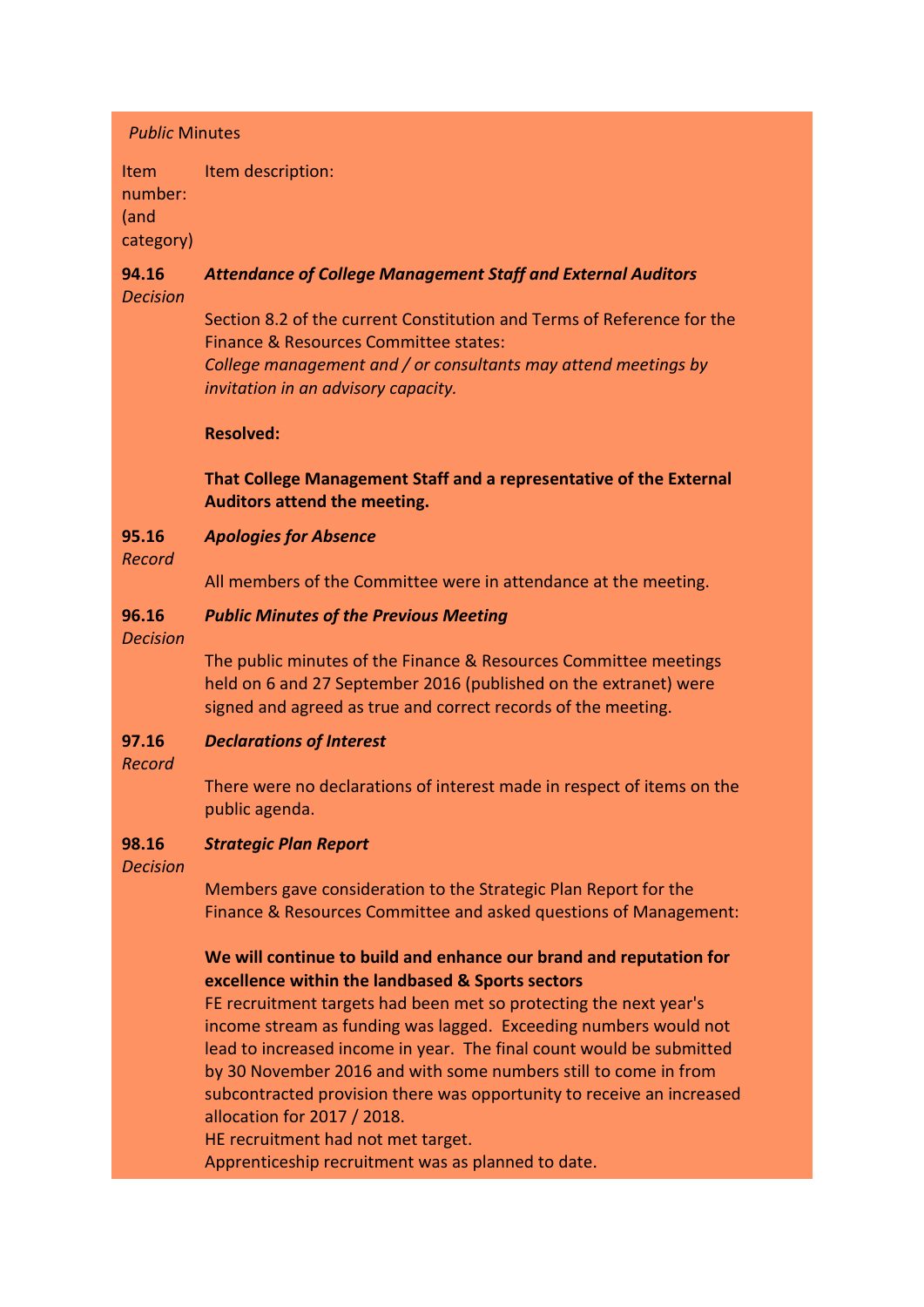**We will provide an outstanding teaching and learning experience** Key performance indicators around feedback, delivery of capital plan and staff sickness were being met

## **We will deliver great value for money**

The financial key performance indicator targets were at or above target with the exception of Myerscough Ventures which was discussed later in the meeting.

### **Resolved**

# **That the Strategic Plan Progress Report be received.**

#### **99.16** *Decision Financial Statements Auditors Report and Financial Statements for the Year Ended 31 July 2016 and Audit Findings Report*

Finance & Resources Committee was asked to consider and recommend the Report and Financial Statements for the year ended 31 July 2016 to Corporation for approval.

## **The Audit Findings Report for the year ended 31 July 2016**

This document was provided for members' information and had been considered and commended to Corporation by the Audit & Governance Committee at their meeting on 2 November 2016. The external audit representative, Dale Thorpe went through the Findings Report for the benefit of the Committee.

The Auditor confirmed RSM would sign the Opinion on the Financial Statements.

The Auditor confirmed RSM would sign the regularity conclusion. Both statements were lodged within the ''Myerscough College Report and Financial Statements for the year ended 31 July 2016'', pages 26 and 53.

Three adjustments were made which were reclassifications on the balance sheet, concerning a transfer of marketing costs and exam fees from teaching to non teaching, and a re-allocation of non-funding body grant release. None had any impact on the financial position of the College being simply reclassifications of the costs.

there were no recommendations made for the current year.

# **The draft Annual Accounts and Members Report for the year ended 31 July 2016**

The document had been presented to the Committee's previous meeting as the pre-audited accounts. The headline figures reported to the meeting had not changed.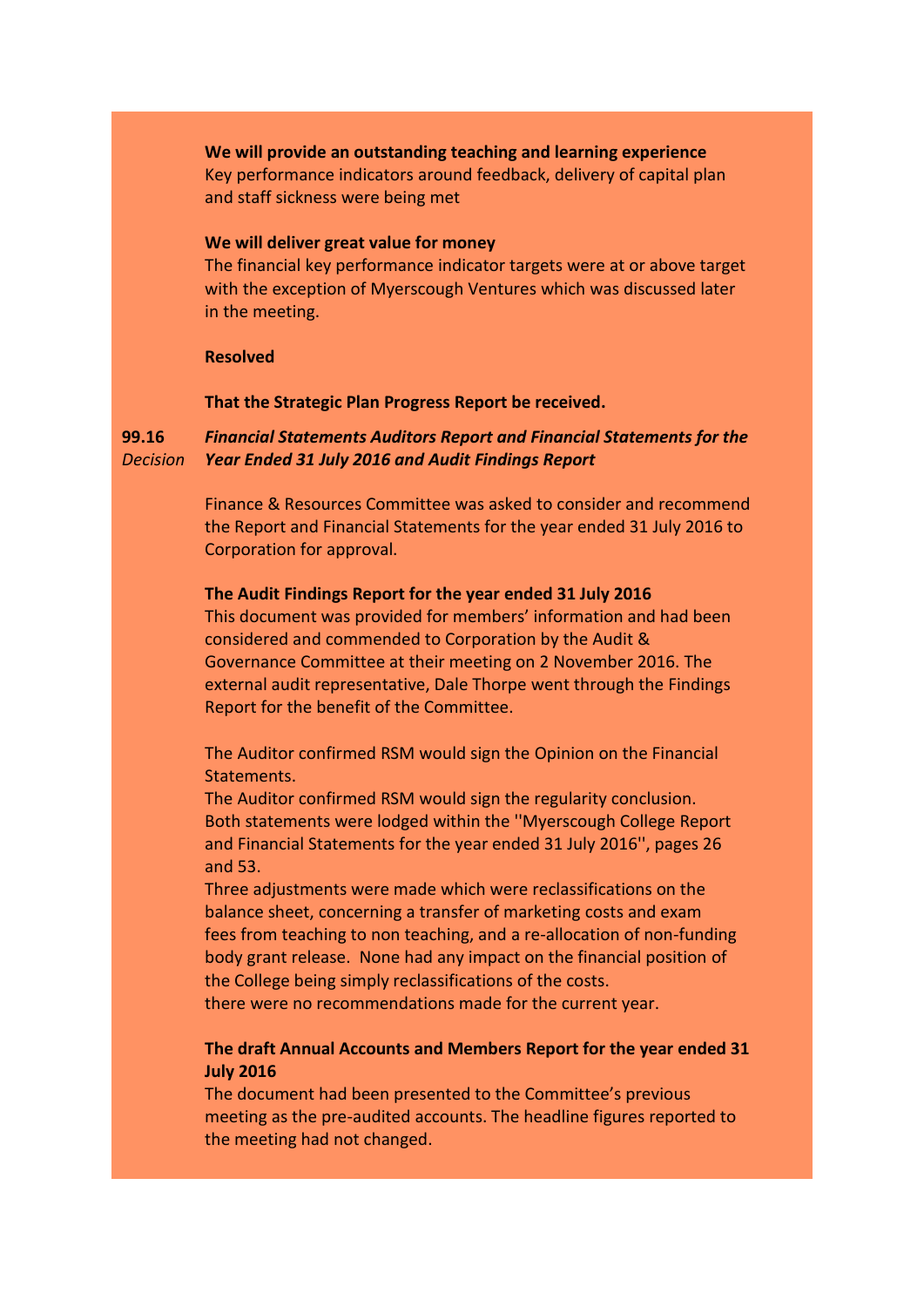The external audit representative talked through the document with members discussing matters and asking questions throughout.

The draft Report and Financial Statements for the year ended 31 July 2016 had been prepared under the new FE & HE Accounting Standard, Members noted disclosure of Corporation performance which was a new requirement. This was stated in the section, 'Statement of Corporate Governance and Internal Control' The income and expenditure account was now known as the statement of comprehensive income. There were subtle changes in headings and wordings. The cash flow showed strong operational performance of the College.

The statement concerning the College's regularity, propriety and compliance with the funding bodies terms and conditions was noted and would be signed by the Chair of Corporation and the Principal.

Consideration to the accounts was detailed and took into account the wider picture.

The increase in pension deficit had risen due to an actuarial assumption change. This was beyond the control of the College and did not amount to an actual charge. In the long term the College could take this into consideration through looking at the mix and demographic of the staff base.

During discussion it was concluded that the accounts presented a sound financial position and reflected the management accounts as presented throughout the year.

The Auditor commented that the audit had been a smooth process and commended the College's preparations and quality of work with information produced to a high standard. In turn Management passed thanks to the auditors, noting the professionalism of the team and acknowledging constructive discussions.

Members expressed satisfaction with the discussions and agreed an external audit representative would not be required to be in attendance at the Corporation meeting on 13 December 2016 when the accounts would be presented for final approval by the Chair of Finance & Resources Committee.

## **Resolved:**

**That the audited Annual Accounts and Members Report for the year ended 31 July 2016 be commended to the Corporation for approval.**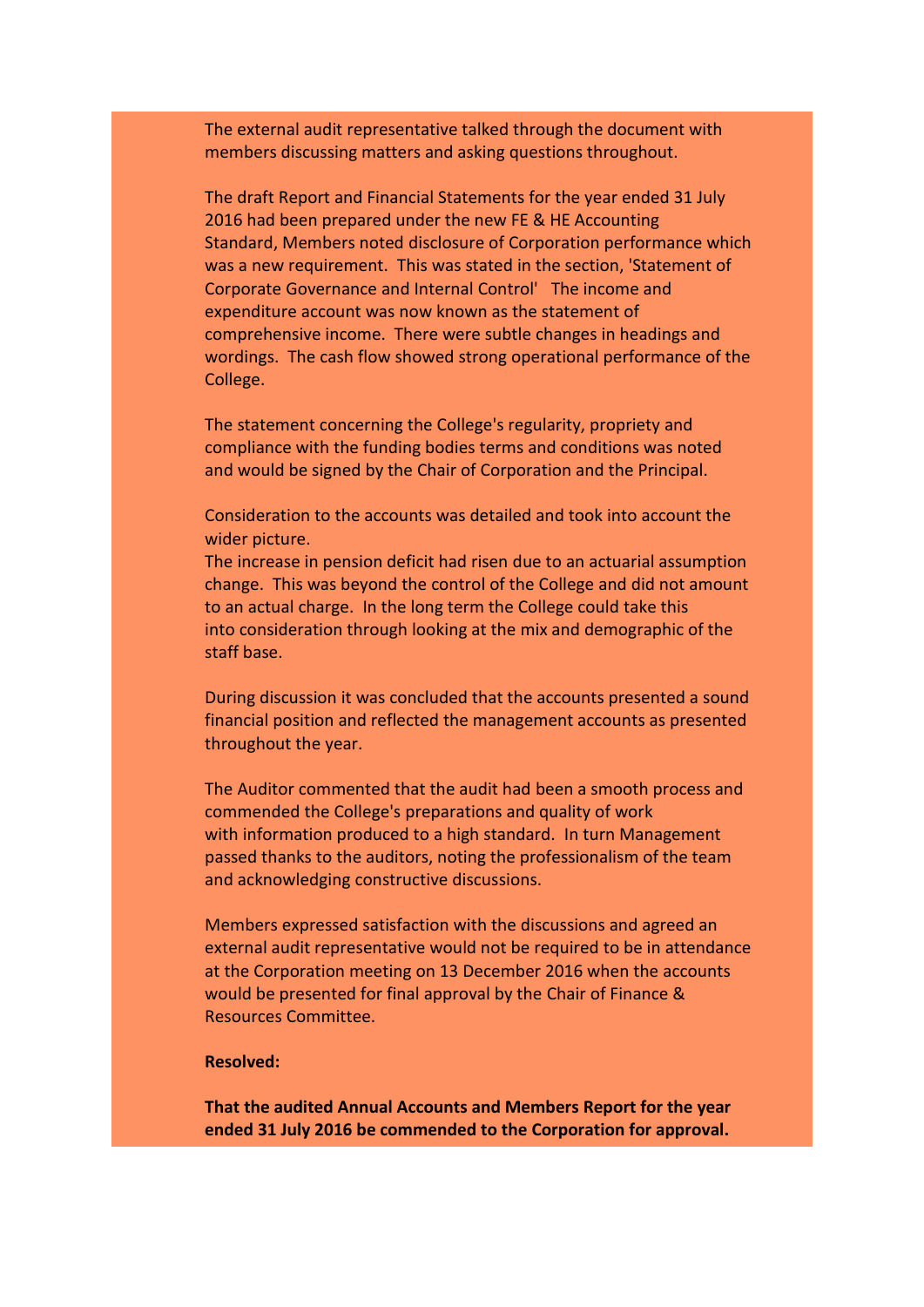#### **100.16** *Student Union Annual Accounts for the Year Ended 31 July 2016*

# *Decision*

Consideration was given to the above Accounts for the year ended 31 July 2016. The MSU receives £9,000 from College funds for each academic year.

The cumulative fund as at 31 July 2016 was £18k. The accounts showed the Association remained solvent.

The Committee expressed satisfaction with the accounts.

# **Resolved:**

**That the Myerscough Student Union Audited Annual Accounts for the year ending 31 July 2016 be approved.**

### **101.16** *Decision Financial Position Statement for the Period Ended 31 October 2016*

The results for the period ending 31 October 2016 showed the College generating a surplus which equated to 8.6% as a percentage of income. The balance sheet remained healthy with cash balances of £5.8 million and cash days of 73.

The Committee made reference to various aspects of the report. The first formal count of students recruited was due to

be submitted which would provide a performance measure. Recruitment of 16-18 year olds had exceeded

target.

Income was behind target.

Education income was behind due to under recruitment of Higher Education (HE) students.

Ventures was behind profile, due to empty bed spaces.

Despite challenges in HE recruitment and maintaining commercial income the College was still able to report a surplus position.

Strong financial performance has become the norm at

Myerscough. Though the balance sheet was currently strong and initial performance good the overall scenario was challenging. Finance & Resources Committee pledged to remain aware of the external climate and political landscape in their monitoring and decision making.

Management were asked to provide a more detailed analysis of HE Recruitment.

# **Resolved:**

**That the Financial Position Statement for the period ended 31 October 2016 be received.**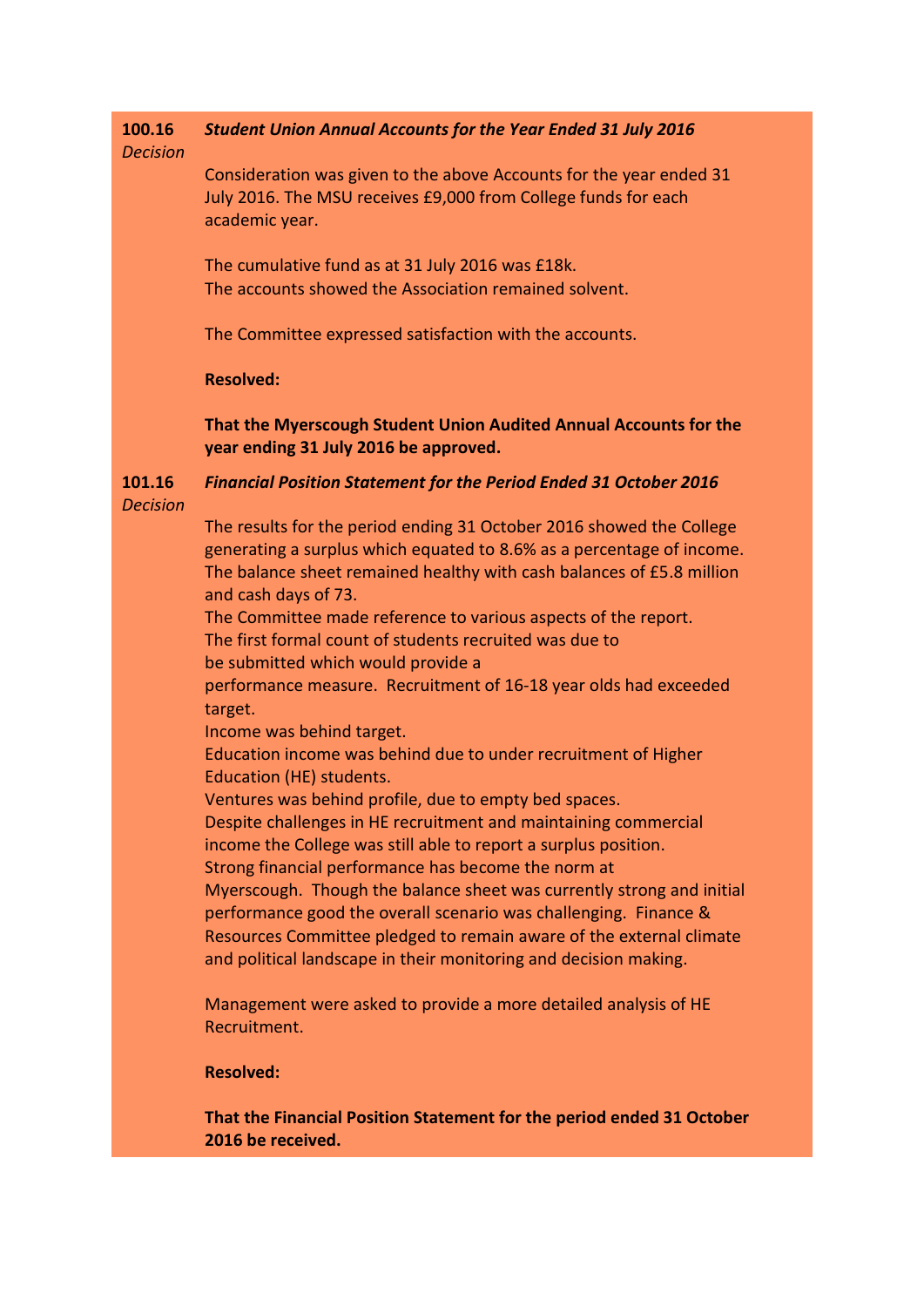#### **102.16** *Investment Funds including Interest to 31 October 2016*

## *Decision*

Consideration was given to the report on investments for the period ended 31 October 2016.

Total cumulative interest received on cash balances at the bank amounted to £4,705. The total cash invested at the bank amounted to £5,649,553.

Interest rates remained low.

## **Resolved:**

**That the statement detailing investment funds including interest to 31 October 2016 be received as submitted.**

#### **103.16** *Decision Capital and Revenue Cash Flow for the Period Ended 31 October 2016*

Consideration was given to the Capital and Revenue Cash Flow for the period ending 31 October 2016 which was in line with expectations.

The actual balance at the bank at 31 October 2016 was £5.788m against a forecast position of £5.621m.

The forecast included the proposed capital developments which showed the Capital Plan was affordable in the time scale.

After due discussion the Committee concluded that the forecast continued to show that the College would maintain its financially sound position throughout the period.

## **Resolved:**

**That the statement detailing the capital and revenue cash flows for the period ending 31 October 2016 be received.**

### **104.16** *Decision Myerscough Ventures Report for the Period Ended 31 October 2016*

Consideration was given to the Myerscough Ventures Financial Performance Report for the period ended 31 October 2016.

At the end of the first three months the income contribution from Myerscough Ventures was below profile providing a total contribution of £333k. With inclusion of the Farm, which was not part of Ventures but was routinely reported at this part of the meeting as a commercial activity, the total was £280k. The major variances were in three areas, residential, catering and events.

Contributions to overheads was shown after the allocation of the direct costs associated with the activity.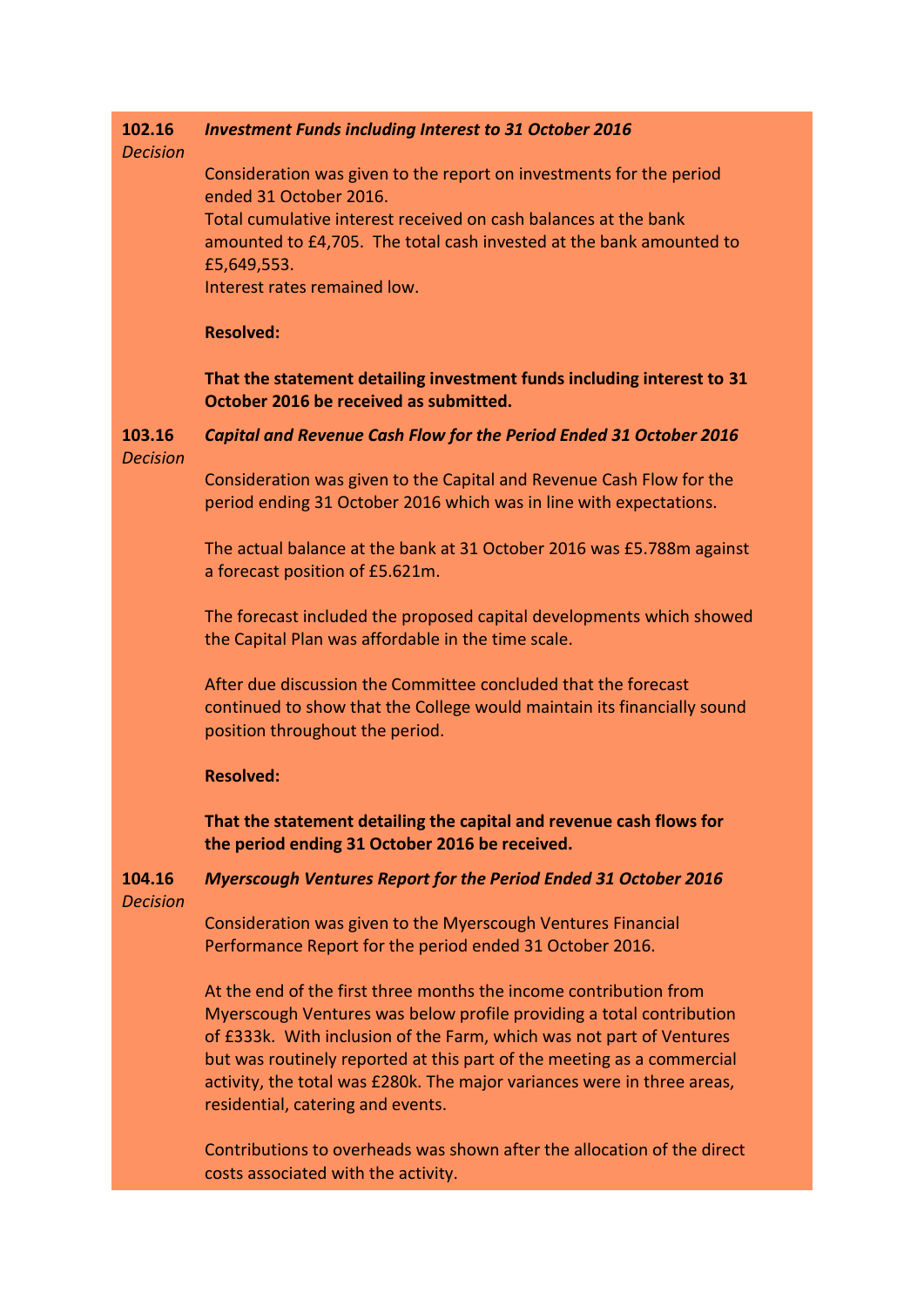**Equine Operations** - There was increased income due to strong bookings of Equine Events.

**Sports and Golf Academy** - A significant contract with Blackpool Football Club had been secured.

**Residential Operations** -There were 110 vacant bed spaces with the highest number being in the self catered blocks. This linked to the lower recruitment of HE students who tended to give preference to self catered rooms. Focus Groups were being held and from these a revised strategy was being developed.

**Catering Operations -** The area was behind target due to a reduction in the number of residential students. Work continued to identify efficiencies.

**Horticulture** - A good start to the year was reported with tours remaining popular.

**Stumble inn** - The area was meeting target.

**Events -** The area was behind target currently but conference bookings had been secured for Easter and Summer 2017.

The Committee noted the explanations and the focus on primary purpose of the College. Myerscough Ventures continued to make a positive contribution to the College.

## **Resolved:**

**That the financial performance report on Myerscough Ventures for the period ended 31 October 2016 be received.**

**105.16** *Decision Capital Expenditure Report for the Period ended 31 October 2016*

> Total expenditure against the annual budget of £7,067k for 2016 / 2017 amounted to £944k at 31 October 2016.

There was a low level of expenditure at this stage.

The Committee noted progress made on the capital projects and that the report was in line with expectations. Significant expenditure would pass through the accounts as work on the projects continued to schedule.

## **Resolved:**

**That the report on Capital Expenditure for the period ended 31 October 2016 be received as submitted.**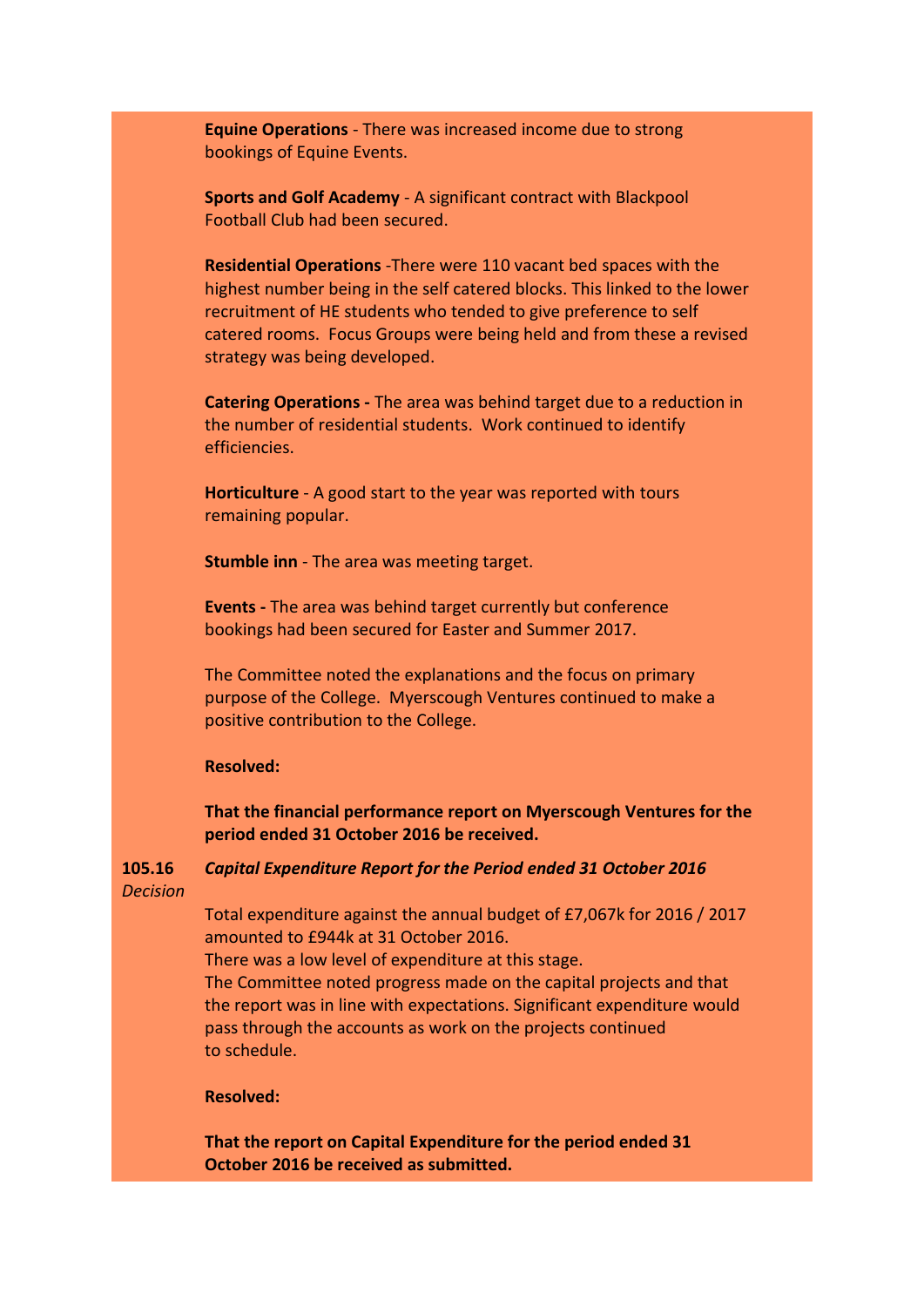#### **106.16** *Overseas Visits Policy - Review*

# *Decision*

The Committee give consideration to the Overseas Visits Policy following its review. The change allowed staff and student overseas visits to be authorised by the Executive where the College contribution was lower than £1000. The Executive proposal had been for £500 but following discussion it was agreed to increase the threshold. For visits with a College contribution above £1000, Governor signature remained a requirement.

# **Resolved:**

## **That the Overseas Policy review be agreed as above.**

### **107.16** *Decision Human Resources Statistics for the Period Ended 31 October 2016*

The report contained analysis of staff turnover, breakdown and analysis of leavers, staff stability index, staff sickness statistics and the Staff Survey Action Plan.

Staff turnover had increased, at 11.98% which equated to 72 leavers. The Committee was pleased to note succession plans were in place for key roles.

Sickness continued to be monitored, and had met College targets. Human Resources continued to actively work with line managers to support management in this area.

Members received assurance on the sickness management and turnover of teaching staff. They noted a rise in age at which staff retired and were pleased to note good attendance from these staff and acknowledged their experience.

## **Resolved:**

## **That the Human Resources Report be received.**

### **108.16** *Decision Health and Safety Report for the Period Ended 31 October 2016*

Members gave consideration to the Health and Safety Report for the period ended 31 October 2016 which included a summary of key strengths, areas for improvement, actions taken and the impact, and further actions planned and expected impact.

Accidents were depicted by area as well as cause. The degree of supervision in Foundation Learning was being looked at.

In response to a question members noted there was a downward trend